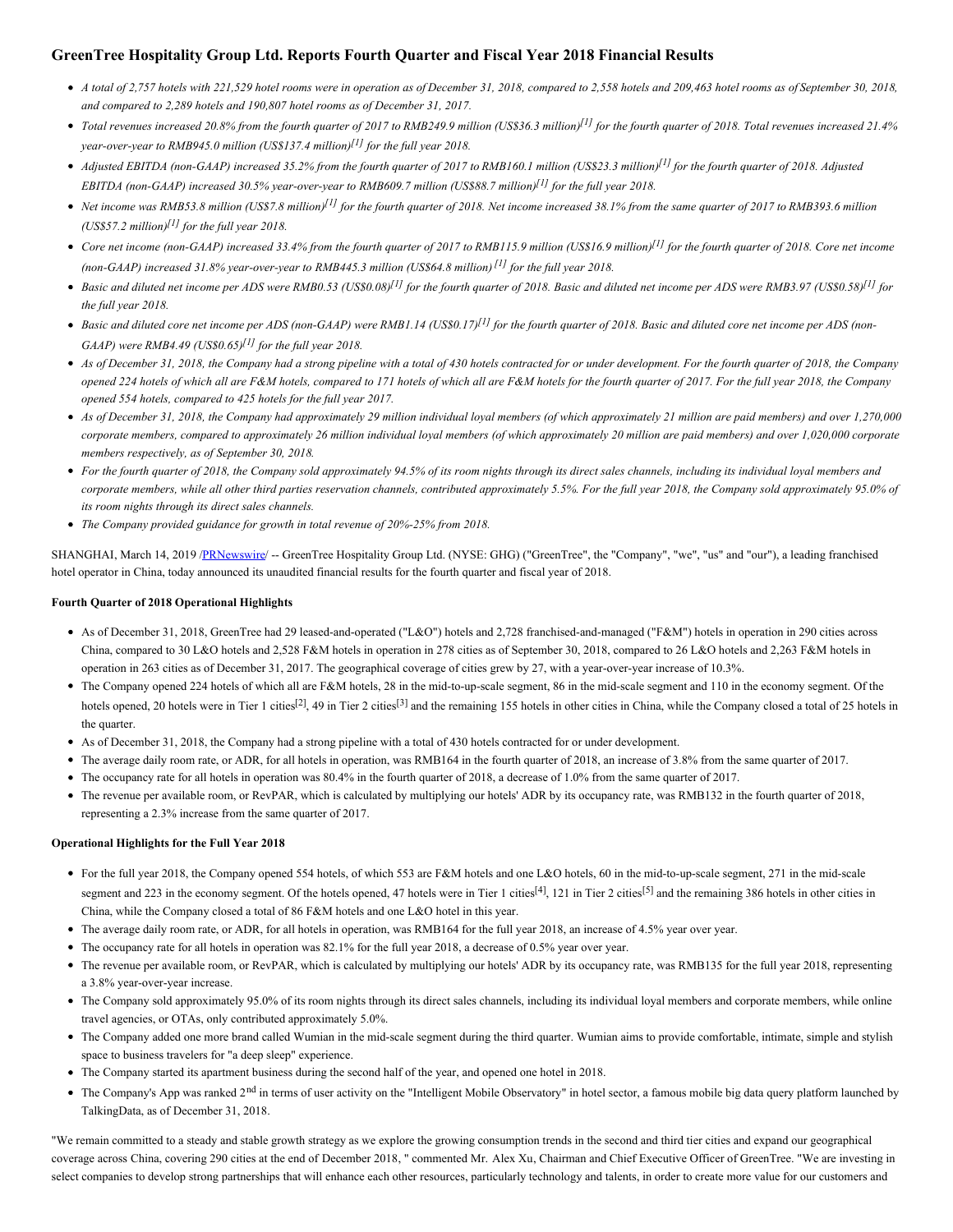franchisees. We will continue to explore similar investment opportunities and we remain interested in exploring appropriate value-enhancing acquisitions to help strengthen our hotel platform and increase long-term shareholder value."

### **Fourth Quarter of 2018 Financial Results**

|                               | <b>Ouarter Ended</b>            |                          |                                 |  |
|-------------------------------|---------------------------------|--------------------------|---------------------------------|--|
|                               | December 31, 2017<br><b>RMB</b> | December 31, 2018<br>RMB | December 31, 2018<br><b>USD</b> |  |
| <b>Revenues</b>               |                                 |                          |                                 |  |
| Leased-and-operated hotels    | 53,589,572                      | 56,834,473               | 8,266,231                       |  |
| Franchised-and-managed hotels | 153,207,697                     | 193,048,471              | 28,077,736                      |  |
| <b>Total revenues</b>         | 206,797,269                     | 249,882,944              | 36, 343, 967                    |  |

#### **Full year 2018 Financial Results**

|                               | Year Ended                      |                                 |                          |  |
|-------------------------------|---------------------------------|---------------------------------|--------------------------|--|
|                               | December 31, 2017<br><b>RMB</b> | December 31, 2018<br><b>RMB</b> | December 31, 2018<br>USD |  |
| <b>Revenues</b>               |                                 |                                 |                          |  |
| Leased-and-operated hotels    | 193,542,455                     | 213,172,025                     | 31,004,585               |  |
| Franchised-and-managed hotels | 584, 589, 358                   | 731,833,909                     | 106,440,828              |  |
| <b>Total revenues</b>         | 778,131,813                     | 945,005,934                     | 137,445,413              |  |

**Total revenues** for the fourth quarter of 2018 were RMB249.9 million (US\$36.3 million)<sup>[1]</sup>, representing a 20.8% increase over the fourth quarter 2017. The increase in the fourth quarter of 2018 was primarily attributable to the 199 F&M hotels net addition to our network during this quarter, the addition of a new L&O hotel and the conversion of three F&M to L&O hotels during last quarter, improved RevPAR for both F&M and L&O hotels as well as membership growth; and was partially offset by the renovation of six L&O hotels since last quarter and the conversion of one L&O to an F&M hotel during this quarter.

Total revenues for the full year 2018 were RMB945.0 million (US\$137.4 million)<sup>[1]</sup>, representing a 21.4% increase over full year 2017. The year-over-year increase was primarily attributable to RevPAR growth of 3.8%, and the 468 hotels net addition, compared to 325 last year, as well as membership growth. Membership fee were divided into L&O and F&M revenues.

- **Total revenues from leased-and-operated hotels**for the fourth quarter of 2018 were RMB56.8 million (US\$8.3 million) [1] , representing a 6.1% increase from the same quarter of 2017.
- Total revenues from leased-and-operated hotels for the full year 2018 were RMB213.2 million (US\$31.0 million)<sup>[1]</sup>, representing a 10.1% year-over-year increase.
- **Total revenues from franchised-and-managed hotels**for the fourth quarter of 2018 were RMB193.0 million (US\$28.1 million) [1] , representing a 26.0% increase from the same quarter of 2017. Initial franchise fees increased 2.0% in the fourth quarter of 2018 from the same quarter of 2017, primarily due to the gross opening of 224 hotels in the fourth quarter of 2018 as compared to 171 hotels opened in the fourth quarter of 2017, as well as a temporary waiver of initial franchisee fees for Shell hotels, which opened since the third quarter of 2018. The 29.3% increase from the fourth quarter of 2017 in recurring franchisee management fees and others was primarily due to RevPAR growth of 2.3% as well as growth in membership fees, and central reservation system ("CRS") usage fees, annual IT, marketing fees, hotel manager fees, which in turn resulted from the increased number of hotels and hotel rooms in operation.
- Total revenues from franchised-and-managed hotels for the full year 2018 were RMB731.8 million (US\$106.4 million)<sup>[11</sup>, representing a 25.2% year-over-year increase. Initial franchise fees increased 18.2% year over year for the full year 2018, primarily due to the gross opening of 553 hotels for the full year 2018 as compared to 425 hotels opened for the full year 2017. The 25.9% year-over-year increase in recurring franchisee management fees and others in full year 2018 was primarily due to RevPAR growth of 3.9% as well as growth in membership fees, and central reservation system ("CRS") usage fees, annual IT, marketing fees, hotel manager fees, which in turn resulted from the increased number of hotels and hotel rooms in operation.

|                                                                 | <b>Ouarter Ended</b>               |                                    |                             |
|-----------------------------------------------------------------|------------------------------------|------------------------------------|-----------------------------|
|                                                                 | December 31,<br>2017<br><b>RMB</b> | December 31,<br>2018<br><b>RMB</b> | December 31,<br>2018<br>USD |
| Initial franchise fee<br>Recurring franchise management fee and | 18,735,211                         | 19, 117, 629                       | 2,780,544                   |
| others                                                          | 134,472,486                        | 173,930,842                        | 25,297,192                  |
| Revenues from franchised-and-<br>managed hotels                 | 153,207,697                        | 193,048,471                        | 28,077,736                  |

|                                                  | Year Ended                         |                                    |                             |
|--------------------------------------------------|------------------------------------|------------------------------------|-----------------------------|
|                                                  | December 31,<br>2017<br><b>RMB</b> | December 31,<br>2018<br><b>RMB</b> | December 31,<br>2018<br>USD |
| Initial franchise fee                            | 56,176,467                         | 66,407,440                         | 9,658,562                   |
| Recurring franchise management fee and<br>others | 528,412,891                        | 665,426,469                        | 96,782,266                  |
| Revenues from franchised-and-<br>managed hotels  | 584,589,358                        | 731,833,909                        | 106,440,828                 |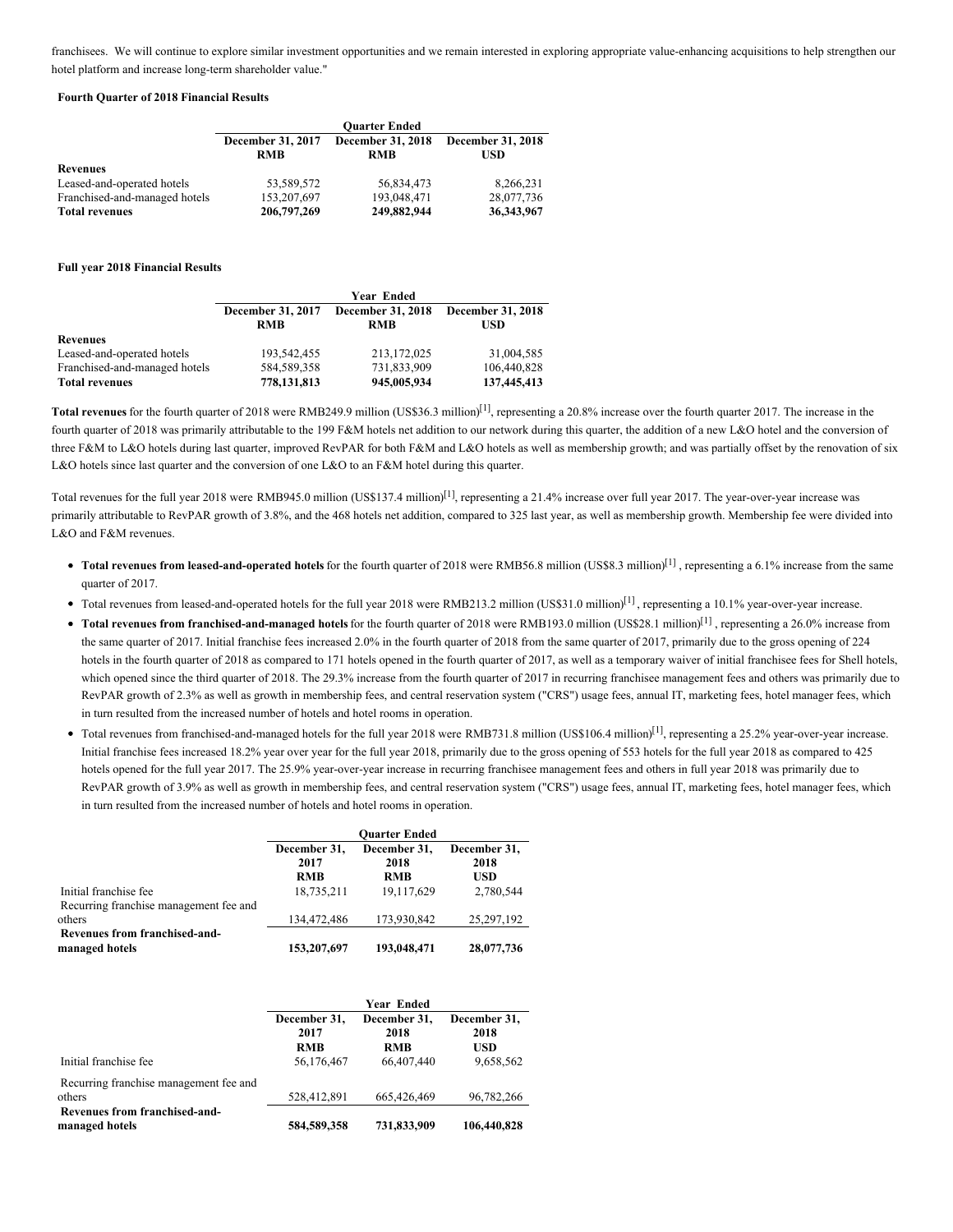### **Total operating costs and expenses**

|                                     | <b>Ouarter Ended</b>               |                                    |                             |  |
|-------------------------------------|------------------------------------|------------------------------------|-----------------------------|--|
|                                     | December 31,<br>2017<br><b>RMB</b> | December 31,<br>2018<br><b>RMB</b> | December 31,<br>2018<br>USD |  |
| Operating costs and expenses        |                                    |                                    |                             |  |
| Hotel operating costs               | 59,046,036                         | 74,110,158                         | 10,778,875                  |  |
| Selling and marketing expenses      | 15,695,841                         | 16,169,263                         | 2,351,722                   |  |
| General and administrative expenses | 63,739,147                         | 34,751,049                         | 5,054,330                   |  |
| Other operating expenses            | 4,340,835                          | 5,667,699                          | 824,333                     |  |
| Total operating costs and expenses  | 142,821,859                        | 130.698.169                        | 19,009,260                  |  |

|                                     | <b>Year Ended</b>                            |             |            |  |
|-------------------------------------|----------------------------------------------|-------------|------------|--|
|                                     | December 31,<br>December 31,<br>December 31, |             |            |  |
|                                     | 2017                                         | 2018        | 2018       |  |
|                                     | <b>RMB</b>                                   | <b>RMB</b>  | <b>USD</b> |  |
| <b>Operating costs and expenses</b> |                                              |             |            |  |
| Hotel operating costs               | 233,646,052                                  | 280,954,345 | 40,863,115 |  |
| Selling and marketing expenses      | 45,032,441                                   | 50,393,151  | 7,329,380  |  |
| General and administrative          |                                              |             |            |  |
| expenses                            | 121,657,492                                  | 95,261,152  | 13,855,159 |  |
| Other operating expenses            | 5,629,448                                    | 5,946,226   | 864,843    |  |
| <b>Total operating costs and</b>    |                                              |             |            |  |
| expenses                            | 405,965,433                                  | 432,554,874 | 62,912,497 |  |

**Hotel operating costs** for the fourth quarter of 2018 were RMB74.1 million (US\$10.8 million)<sup>[1]</sup>, representing a 25.5% increase from the same quarter of 2017. The increase in the fourth quarter of 2018 was mainly attributable to the increased number and the increased salary of general managers in our hotel network and other costs associated with the expansion of our F&M hotels, and higher rental costs, utility costs, consumables and personnel costs associated with the four new L&O hotels added to our portfolio since the third quarter of 2018; and was partially offset by reduced utility costs due to the renovation of six L&O hotels since the third quarter, and also offset by reduced depreciation and amortization and operating costs related to the conversion of one L&O hotel.

Hotel operating costs for the full year 2018 were RMB281.0 million (US\$40.9 million)<sup>[1]</sup>, representing an 20.2% year-over-year increase. The year-over-year increase for the full year 2018 was mainly attributable to the increased number of general managers in our hotel network and other costs associated with the expansion of our F&M hotels, and higher rental costs, utilities, consumables and personnel costs associated with the GreenTree Eastern L&O hotels and the four new L&O hotels added to our portfolio since the third quarter of 2018.

|                                               |                      | <b>Ouarter Ended</b> |                      |
|-----------------------------------------------|----------------------|----------------------|----------------------|
|                                               | December 31.<br>2017 | December 31.<br>2018 | December 31.<br>2018 |
|                                               | <b>RMB</b>           | <b>RMB</b>           | USD                  |
| Rental                                        | 14,438,379           | 20,804,644           | 3,025,910            |
| Utilities                                     | 3,455,216            | 3,672,738            | 534.178              |
| Personnel cost                                | 7,195,580            | 8.323.820            | 1.210.649            |
| Depreciation and amortization                 | 5,558,781            | 7,025,697            | 1,021,845            |
| Consumable, food and beverage                 | 4.045.329            | 5.196.402            | 755,785              |
| Costs of general managers of franchised-and-  |                      |                      |                      |
| operated hotels                               | 13,930,111           | 20,032,682           | 2,913,633            |
| Other costs of franchised-and-operated hotels | 5,658,771            | 7,032,685            | 1,022,862            |
| Others                                        | 4.763.869            | 2,021,490            | 294,013              |
| <b>Hotel Operating Costs</b>                  | 59,046,036           | 74.110.158           | 10,778,875           |

|                                | <b>Year Ended</b> |              |              |  |
|--------------------------------|-------------------|--------------|--------------|--|
|                                | December 31,      | December 31. | December 31. |  |
|                                | 2017              | 2018         | 2018         |  |
|                                | <b>RMB</b>        | <b>RMB</b>   | <b>USD</b>   |  |
| Rental                         | 60,252,952        | 76,055,484   | 11,061,811   |  |
| <b>Utilities</b>               | 16.692.172        | 19,264,487   | 2,801,903    |  |
| Personnel cost                 | 27,546,240        | 33,715,007   | 4,903,644    |  |
| Depreciation and amortization  | 22.978.585        | 21,313,405   | 3.099.906    |  |
| Consumable, food and beverage  | 13,470,072        | 19,275,688   | 2,803,533    |  |
| Costs of general managers of   |                   |              |              |  |
| franchised-and-operated hotels | 54,291,625        | 70,480,306   | 10,250,935   |  |
| Other costs of franchised-and- |                   |              |              |  |
| operated hotels                | 23,497,850        | 28,888,506   | 4,201,659    |  |
| Others                         | 14,916,556        | 11,961,462   | 1,739,724    |  |
| <b>Hotel Operating Costs</b>   | 233,646,052       | 280,954,345  | 40,863,115   |  |

Selling and marketing expenses for the fourth quarter of 2018 were RMB16.2 million (US\$2.4 million)<sup>[1]</sup>, compared to RMB15.7 million in the fourth quarter of 2017. The increase of 3.0% from the fourth quarter of 2017 was mainly attributable to model room construction, increased personnel, compensation and other costs (i.e. travel expenses) of business development personnel, as a result of the increased opening of hotels.

Selling and marketing expenses for the full year 2018 were RMB50.4 million (US\$7.3 million) $[1]$ , compared to RMB45.0 million for the full year 2017. The year-over-year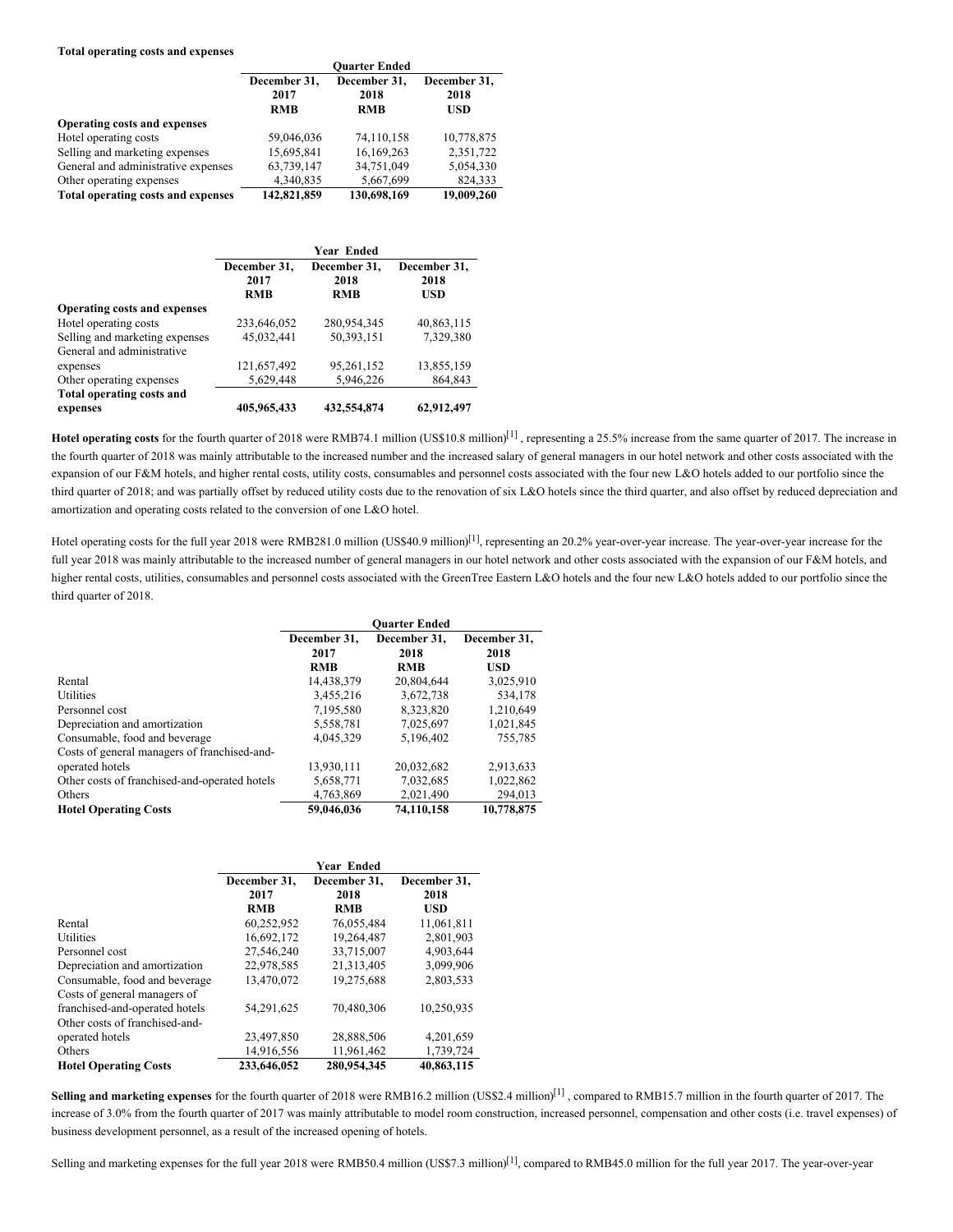increase of 11.9% for the full year 2018 was mainly attribute to model room construction, exhibition and other advertising and promotion expenses related to our three new midto-upscale brands, increased personnel, compensation and other costs (i.e. travel travelling) of business development personnel, as a result of the increased hotel openings and wider geographic coverage.

General and administrative expenses for the fourth quarter of 2018 were RMB34.8 million (US\$5.1 million)<sup>[1]</sup>. Excluding the one-time grant of GTI's shares to certain of our directors in the fourth quarter of 2017, G&A in the quarter increased by 35.3%, compared to the same quarter of 2017. The increase was primarily attributable to the increased salary and share-based compensation.

General and administrative expenses for the full year 2018 were RMB95.3 million  $[US$13.9$  million $]^{[1]}$ . Excluding the one-time grant of GTI's shares to certain of our directors in the fourth quarter of 2017, G&A for the full year 2018 increased by 13.9% year over year,

Gross profit for the fourth quarter of 2018 was RMB175.8 million (US\$25.6 million)<sup>[1]</sup>, representing an increase of 19.0% from the same quarter of 2017. Gross margin in the fourth quarter was 70.3%, compared to 71.4% a year ago. Gross profit for the full year 2018 was RMB664.1 million (US\$96.6 million)<sup>[1]</sup>, representing a year-over-year increase of 22.0%.

**Income from operations** for the fourth quarter of 2018 was RMB123.1 million (US\$17.9 million)<sup>[1]</sup>, representing an increase of 89.0% from the same quarter of 2017. Operating margin in the fourth quarter increased to 49.3%, compared to 31.5% a year ago. Income from operations for the full year 2018 was RMB535.0 million (US\$77.8 million) $^{[1]}$  representing a year-over-year increase of 38.1%.

Adjusted EBITDA (non-GAAP) for the fourth quarter of 2018 was RMB160.1 million (US\$23.3 million)<sup>[1]</sup>, an increase of 35.2% from the same quarter of 2017. The adjusted EBITDA margin, defined as adjusted EBITDA (non-GAAP) as a percentage of total revenues, was 64.1% in the fourth quarter of 2018, compared to 57.3% in the fourth quarter of 2017. Adjusted EBITDA (non-GAAP) for the full year 2018 was RMB609.7 million (US\$88.7 million)<sup>[11</sup>, a year-over-year increase of 30.5%.

Net income for the fourth quarter of 2018 was RMB53.8 million (US\$7.8 million)<sup>[1]</sup>. Excluding the one-time grant of GTI's shares to certain of our directors in the fourth quarter of 2017, net income in the quarter increased by 91.4%, compared to the same quarter of 2017; net margin in the quarter was 21.5%, compared to 13.6% a year ago. Net income for the full year 2018 was RMB393.6 million (US\$57.2 million)<sup>[1]</sup>. Excluding the one-time grant of GTI's shares to certain of our directors in the fourth quarter of 2017, net income for the full year increased by 21.8% year over year.

Core net income (non-GAAP) for the fourth quarter of 2018 was RMB115.9 million (US\$16.9 million) $[1]$  representing a 33.4% increase from the same quarter of 2017. The core net margin, defined as core net income (non-GAAP) as a percentage of total revenues, was 46.4% in the fourth quarter of 2018, compared to 42.0% in the fourth quarter of 2017. Core net income (non-GAAP) for the full year 2018 was RMB445.3 million (US\$64.8 million)<sup>[1]</sup>, representing a 31.8% year-over-year increase.

**Basic and diluted earnings per ADS** for the fourth quarter of 2018 was RMB0.53 (US\$0.08) [1] , representing an RMB0.64 increase than one year ago. Basic and diluted earnings per ADS was RMB3.97 (US\$0.58)<sup>[1]</sup> for the full year 2018, representing a 27.2% year-over-year increase. Basic and diluted core net income per ADS (non-GAAP) was RMB1.14 (US\$0.17)<sup>[1]</sup> for the fourth quarter of 2018, representing a 20.0% increase from the same quarter of 2017. Basic and diluted core net income per ADS (non-GAAP) were RMB4.49 (US\$0.65)<sup>[1]</sup> for the full year 2018, representing a 21.4% year-over-year increase.

Cash flow. Operating cash inflow for the fourth quarter of 2018 was RMB152.6 million (US\$22.2 million)<sup>[1]</sup>, due primarily to improved operating performance across our hotel portfolio. Operating cash inflow for the full year 2018 was RMB554.9 million (US\$80.7 million)<sup>[1]</sup>. Investing cash inflow for the fourth quarter of 2018 was RMB153.5 million (US\$22.3 million)<sup>[1]</sup>, which was attributable primarily to changes in short-term investments, repayment of loan from third parties, and partially offset by purchase of property and equipment and other investments, mainly including short-term investments, long-term deposits, and loan to franchisees. Investing cash outflow for the full year 2018 was RMB181.8 million (US\$26.4 million)<sup>[1]</sup>. Financing cash inflow for the fourth quarter of 2018 was RMB58.3 million (US\$8.5 million)<sup>[1]</sup>, which was attributable primarily to RMB60.0 million of proceeds from short-term borrowings. Net financing cash inflow for the full year 2018 was RMB662.8 million (US\$96.4 million)<sup>[1]</sup>, which was attributable primarily to proceeds from initial public offering and was partially offset by distribution to the shareholders and payment for initial public offering costs.

Cash and cash equivalents, restricted cash, Short-term investments and securities. As of December 31, 2018, the Company had a total balance of cash and cash equivalents, restricted cash, short term investments and investments in equity securities of RMB2,260.5 million (US\$328.8 million)<sup>[1]</sup>, as compared to RMB1,996.3 million as of September 30, 2018, primarily due to net operating cash inflow, offset by investing cash flow for property and equipment and other investments.

## **Guidance**

For the full year 2019, the Company expects growth in total revenues of 20-25% from 2018.

The guidance set forth above reflects the Company's current and preliminary view based on our estimates, may not be indicative of our financial results for the full year ended December 31, 2019 and is subject to change.

### **Recent Developments**

On January 18, 2019, the Company invested in China Gingko Education Group Company Limited, a public company listed on the Hong Kong Stock Exchange ("HKSE"). In the 2017/2018 school year, approximately 10,000 students are enrolled in the college. Gingko is currently ranked as China's number one hospitality university by the "Gaosan Web Association", a website with introductions to and rankings of universities inChina. The two companies will work together to cultivate professional talent for us and the hospitality industry in China.

On January 28, 2019, the Company announced it would become a major shareholder of Argyle Hotel Management Group (Australia) Pty Ltd. The Argyle hotel network consists of eight mid-scale and upscale brands, with footprints mainly in South West China, South East China, and some hotels in Southeast Asia. Argyle's highly distinguished brand portfolio and geographic coverage are highly complementary to GreenTree's business.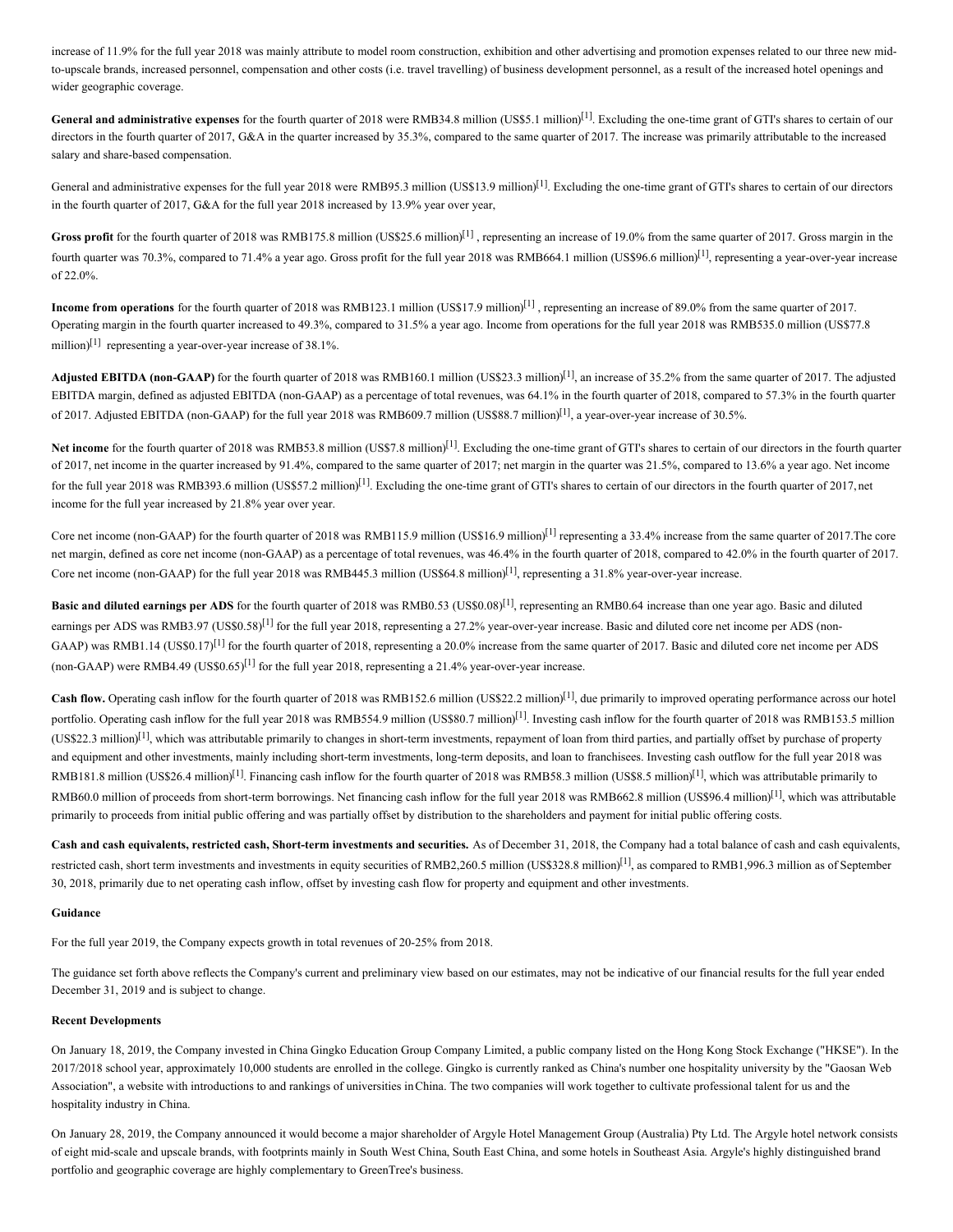On March 11th, 2019, the Company acquired 4.95% in Zhejiang New Century Hotel Management Co., Ltd, which was listed on HKSE on March 11, 2019. New Century operates and manages 150 hotels, ranging from mid-scale to upscale brands, with over 34,000 hotel rooms in 22 provinces. The two companies will explore opportunities for future strategic cooperation.

## **Dividend Policy**

On January 22, 2019, the Company announced the payment of a cash dividend of US\$0.30 per ordinary share, or US\$0.30 per American Depositary Share ("ADS"). In addition, the company plans to pay a cash dividend of US\$0.20 per share per year in the near future, if there is no immediate cash need for the Company's growth or M&A opportunities, to create long-term value and benefits for our shareholders.

#### **Conference Call**

GreenTree's management will hold an earnings conference call at 8:00 AM U.S. Eastern Time on March 14, 2019 (8:00 PM Beijing/Hong Kong Time on March 14, 2019).

Dial-in numbers for the live conference call are as follows:

| International | 1-412-902-4272              |
|---------------|-----------------------------|
| China         | 4001-201203                 |
| НS            | 1-888-346-8982              |
| Hong Kong     | 800-905945 or 852-3018-4992 |

Participants should ask to join the GreenTree call, please dial in approximately 10 minutes before the scheduled time of the call.

A telephone replay of the call will be available after the conclusion of the conference call until March 21, 2019.

Dial-in numbers for the replay are as follows:

| International Dial-in | 1-412-317-0088 |
|-----------------------|----------------|
| U.S. Toll Free        | 1-877-344-7529 |
| Canada Toll Free      | 855-669-9658   |
| Passcode:             | 10129197       |

Additionally, a live and archived webcast of this conference call will be available at [http://ir.998.com](http://ir.998.com/).

#### **Use of Non-GAAP Financial Measures**

We believe that Adjusted EBITDA and core net income, as we present it, is a useful financial metric to assess our operating and financial performance before the impact of investing and financing transactions, income taxes and certain non-core and non-recurring items in our financial statements.

The presentation of Adjusted EBITDA and core net income should not be construed as an indication that our future results will be unaffected by other charges and gains we consider to be outside the ordinary course of our business.

The use of Adjusted EBITDA and core net income has certain limitations because it does not reflect all items of income and expenses that affect our operations. Items excluded from Adjusted EBITDA and core net income are significant components in understanding and assessing our operating and financial performance. Depreciation and amortization expense for various long-term assets, income tax and share-based compensation have been and will be incurred and are not reflected in the presentation of Adjusted EBITDA. Each of these items should also be considered in the overall evaluation of our results. Additionally, Adjusted EBITDA and core net income does not consider capital expenditures and other investing activities and should not be considered as a measure of our liquidity. We compensate for these limitations by providing the relevant disclosure of our depreciation and amortization, interest expense/income, gains/losses from trading securities, income tax expenses, share-based compensation, share of loss in equity investees, government subsidies and other relevant items both in our reconciliations to the corresponding U.S. GAAP financial measures and in our consolidated financial statements, all of which should be considered when evaluating our performance.

The term Adjusted EBITDA and core net income is not defined under U.S. GAAP, and Adjusted EBITDA and core net income is not a measure of net income, operating income, operating performance or liquidity presented in accordance with U.S. GAAP. When assessing our operating and financial performance, you should not consider this data in isolation or as a substitute for our net income, operating income or any other operating performance measure that is calculated in accordance with U.S. GAAP. In addition, our Adjusted EBITDA and core net income may not be comparable to Adjusted EBITDA and core net income or similarly titled measures utilized by other companies since such other companies may not calculate Adjusted EBITDA and core net income in the same manner as we do.

Reconciliations of the Company's non-GAAP financial measures, including Adjusted EBITDA and core net income, to the consolidated statement of operations information are included at the end of this press release.

## **About GreenTree Hospitality Group Ltd.**

GreenTree Hospitality Group Ltd. ("GreenTree" or the "Company") (NYSE: GHG) is a leading franchised hotel operator in China. As of December 31, 2018, GreenTree had 2,757 hotels, among which 2,728 are franchised and managed hotels. The Company had the highest proportion of franchised-and-managed hotels among the top four economy to mid-scale hotel networks in China. In 2017, GreenTree was the fourth largest economy to mid-scale hotel group in China in terms of number of hotels according to China Hospitality Association. The Company has built a strong suite of brands including its flagship "GreenTree Inns" brand as a result of its long-standing dedication to the hospitality industry in China and consistent quality of its services, signature hotel designs, broad geographic coverage and convenient locations. GreenTree has positioned its brands to appeal to value-and-quality-conscious business travelers and leisure travelers.

For more information on GreenTree, please visit [http://ir.998.com](http://ir.998.com/)

## **Safe Harbor Statements**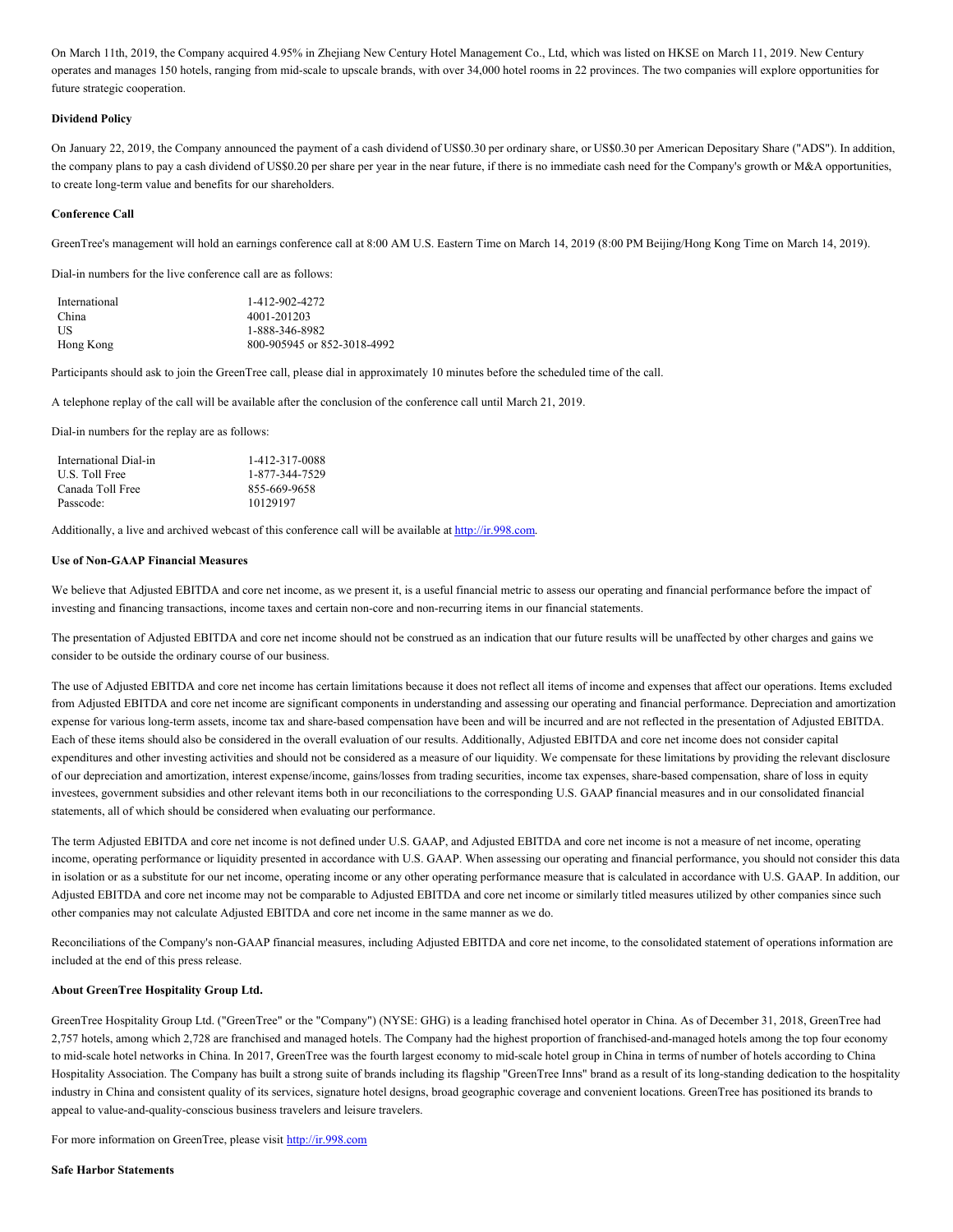This press release contains forward-looking statements made under the "safe harbor" provisions of Section 21E of the Securities Exchange Act of 1934, as amended, and the U.S. Private Securities Litigation Reform Act of 1995. In some cases, these forward-looking statements can be identified by words or phrases such as "may," "will," "expect," "anticipate," "aim," "estimate," "intend," "plan," "believe," "potential," "continue," "is/are likely to," "confident," "future," or other similar expressions. GreenTree may also make written or oral forward-looking statements in its reports filed with or furnished to the U.S. Securities and Exchange Commission, in its annual report to shareholders, in press releases and other written materials and in oral statements made by its officers, directors or employees to third parties. Any statements that are not historical facts, including statements about or based on GreenTree's current beliefs, expectations, assumptions, estimates and projections about us and our industry, are forward-looking statements that involve known and unknown factors, risks and uncertainties that may cause our actual results, performance or achievements to be materially different from those expressed or implied by the forward-looking statements. Such factors and risks include, but not limited to the following: GreenTree's goals and growth strategies; its future business development, financial condition and results of operations; trends in the hospitality industry in China and globally; competition in our industry; fluctuations in general economic and business conditions in China and other regions where we operate; the regulatory environment in which we and our franchisees operate; and assumptions underlying or related to any of the foregoing. You should not place undue reliance on these forward-looking statements. Further information regarding these and other risks, uncertainties or factors is included in the Company's filings with the U.S. Securities and Exchange Commission. All information provided, including the forward-looking statements made, in this press release are current as of the date of the press release. Except as required by law, GreenTree undertakes no obligation to update any such information or forward-looking statements to reflect events or circumstances after the date on which the information is provided or statements are made, or to reflect the occurrence of unanticipated events.

[1] The conversion of Renminbi ("RMB") into United States dollars ("US\$") is based on the exchange rate of US\$1.00=RMB6.8755 on December 31, 2018 as set forth in H.10 statistical release of the U.S. Federal Reserve Board and available at <https://www.federalreserve.gov/releases/h10/20181231/>

[2] "Tier 1 cities" refers to the term used by the National Bureau of Statistics of China and refer to Beijing, Shanghai, Shenzhen and Guangzhou.

[3] "Tier 2 cities" refers to the 32 major cities, other than Tier 1 cities, as categorized by the National Bureau of Statistics of China, including provincial capitals, administrative capitals of autonomous regions, direct-controlled municipalities and other major cities designated as "municipalities with independent planning" by the State Council.

[4] "Tier 1 cities" refers to the term used by the National Bureau of Statistics of China and refer to Beijing, Shanghai, Shenzhen and Guangzhou.

[5] "Tier 2 cities" refers to the 32 major cities, other than Tier 1 cities, as categorized by the National Bureau of Statistics of China, including provincial capitals,

administrative capitals of autonomous regions, direct-controlled municipalities and other major cities designated as "municipalities with independent planning" by the State Council.

#### **GreenTree Hospitality Group Ltd. Unaudited Condensed Consolidated Balance Sheets**

|                                                    | December 31,2017 | December 31,2018 | <b>December 31,2018</b> |
|----------------------------------------------------|------------------|------------------|-------------------------|
| <b>ASSETS</b>                                      | <b>RMB</b>       | <b>RMB</b>       | <b>USD</b>              |
| <b>Current assets:</b>                             |                  |                  |                         |
| Cash and cash equivalents                          | 161,963,665      | 1,264,025,785    | 183,844,925             |
| Short-term investment                              | 781,850,000      | 685,512,063      | 99,703,594              |
| Investments in equity securities                   | 307,754,960      | 307,693,782      | 44,752,204              |
| Accounts receivable, net of allowance for doubtful |                  |                  |                         |
| accounts                                           | 53,882,894       | 64,864,184       | 9,434,104               |
| Amounts due from related parties                   | 3,248,692        | 228,600          | 33,248                  |
| Prepaid rent                                       | 4,292,472        | 4,478,413        | 651,358                 |
| Inventories                                        | 2,355,154        | 2,547,729        | 370,552                 |
| Other current assets                               | 127,269,801      | 53,969,039       | 7,849,474               |
| Loans receivable, net                              | 6,600,000        | 67,196,568       | 9,773,335               |
| Deferred tax assets                                | 36,207,884       |                  |                         |
| <b>Total current assets</b>                        | 1,485,425,522    | 2,450,516,163    | 356,412,794             |
| <b>Non-current assets:</b>                         |                  |                  |                         |
| Amounts due from a related party                   | 2,600,000        |                  |                         |
| Restricted cash                                    | 3,000,000        | 3,300,000        | 479,965                 |
| Loan receivable, net                               |                  | 39,352,863       | 5,723,637               |
| Property and equipment, net                        | 96,669,251       | 222,389,573      | 32,345,222              |
| Intangible assets, net                             | 3,727,383        | 27,213,391       | 3,958,024               |
| Goodwill                                           | 2,959,183        | 5,787,068        | 841,694                 |
| Long-term investments                              | 122,508,832      | 112,219,460      | 16,321,644              |
| Other assets                                       | 5,741,301        | 85,701,523       | 12,464,768              |
| Deferred tax assets                                | 33, 351, 457     | 67,909,969       | 9,877,095               |
| <b>TOTAL ASSETS</b>                                | 1,755,982,929    | 3,014,390,010    | 438,424,843             |
| <b>LIABILITIES AND EQUITY</b>                      |                  |                  |                         |
| <b>Current liabilities:</b>                        |                  |                  |                         |
| Short-term bank loans                              |                  | 60,000,000       | 8,726,638               |
| Accounts payable                                   | 7,293,341        | 9,182,058        | 1,335,475               |
| Advance from customers                             | 33,662,363       | 36,370,325       | 5,289,844               |
| Amounts due to related parties                     | 473,018          | 285,578          | 41,536                  |
| Salary and welfare payable                         | 44,577,683       | 42,767,219       | 6,220,234               |
| Deferred rent                                      | 2,916,205        | 4,421,427        | 643,070                 |
| Deferred revenue                                   | 109, 101, 986    | 153,389,895      | 22,309,635              |
| Accrued expenses and other current liabilities     | 293,741,951      | 264,058,985      | 38,405,786              |
| Income tax payable                                 | 103,830,578      | 104,988,638      | 15,269,964              |
| Dividends payable                                  | 39,691,103       |                  |                         |
| Deferred tax liabilities                           | 27,745,951       |                  |                         |
| <b>Total current liabilities</b>                   | 663,034,179      | 675,464,125      | 98,242,182              |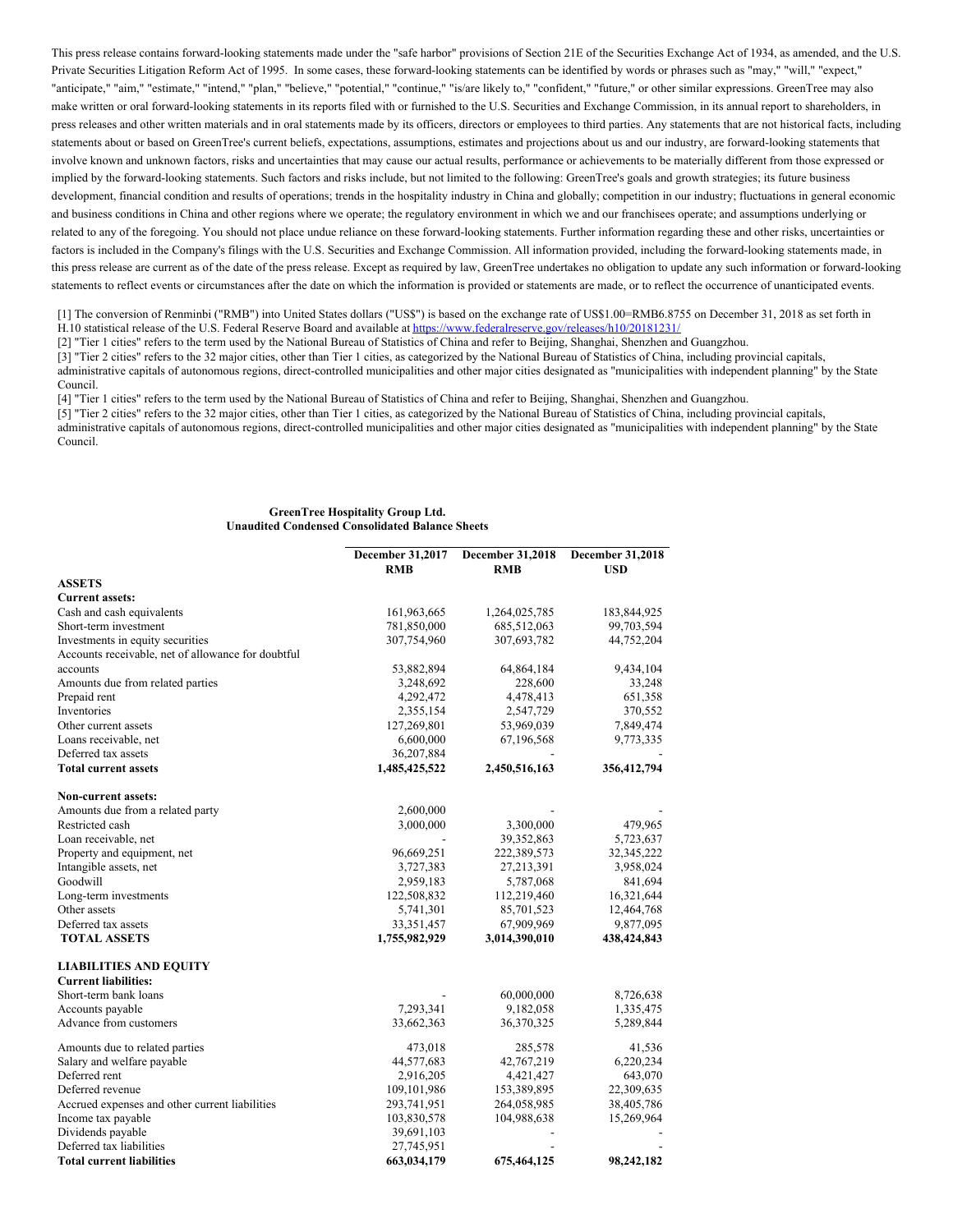| Deferred rent<br>Deferred revenue                           | 144,258,584   | 20,519,682<br>145,545,929 | 2,984,464<br>21,168,777 |
|-------------------------------------------------------------|---------------|---------------------------|-------------------------|
| Other long-term liabilities                                 | 73,937,277    | 96,573,810                | 14,046,079              |
| Deferred tax liabilities                                    | 5,797,260     | 43,538,624                | 6,332,430               |
| Unrecognized tax benefits                                   | 113,299,633   | 169,619,409               | 24,670,120              |
| <b>Total liabilities</b>                                    | 1,023,377,568 | 1,151,261,579             | 167,444,052             |
| Shareholders' equity:                                       |               |                           |                         |
| Class A ordinary shares                                     | 160,189,926   | 217,421,867               | 31,622,699              |
| Class B ordinary shares                                     | 140,696,841   | 115,534,210               | 16,803,754              |
| Additional paid-in capital                                  | 212,309,734   | 1,003,026,803             | 145,884,198             |
| Retained earnings                                           | 223, 134, 889 | 456,398,812               | 66,380,454              |
| Accumulated other comprehensive (loss) income               | (4,086,149)   | 62,367,692                | 9,071,005               |
| <b>Total GreenTree Hospitality Group Ltd. shareholders'</b> |               |                           |                         |
| equity                                                      | 732,245,241   | 1,854,749,384             | 269,762,110             |
| Non-controlling interests                                   | 360,120       | 8,379,047                 | 1,218,681               |
| Total shareholders' equity                                  | 732,605,361   | 1,863,128,431             | 270,980,791             |
| TOTAL LIABILITIES AND SHAREHOLDERS'                         |               |                           |                         |
| <b>EQUITY</b>                                               | 1,755,982,929 | 3,014,390,010             | 438, 424, 843           |

#### **GreenTree Hospitality Group Ltd. Unaudited Condensed Consolidated Statements of Comprehensive Income**

|                                                                                                  | <b>Ouarter Ended</b>    |                  |                         | Year Ended       |                                          |                |  |
|--------------------------------------------------------------------------------------------------|-------------------------|------------------|-------------------------|------------------|------------------------------------------|----------------|--|
|                                                                                                  | <b>December 31,2017</b> | December 31,2018 | <b>December 31,2018</b> | December 31,2017 | <b>December 31,2018</b><br><b>Decemb</b> |                |  |
|                                                                                                  | <b>RMB</b>              | <b>RMB</b>       | <b>USD</b>              | <b>RMB</b>       | <b>RMB</b>                               | U              |  |
| <b>Revenues</b>                                                                                  |                         |                  |                         |                  |                                          |                |  |
| Leased-and-operated hotels                                                                       | 53,589,572              | 56,834,473       | 8,266,231               | 193,542,455      | 213,172,025                              | $\overline{3}$ |  |
| Franchised-and-managed hotels                                                                    | 153,207,697             | 193,048,471      | 28,077,736              | 584,589,358      | 731,833,909                              | 10             |  |
| <b>Total revenues</b>                                                                            | 206,797,269             | 249,882,944      | 36,343,967              | 778,131,813      | 945,005,934                              | 13             |  |
| <b>Operating costs and expenses</b>                                                              |                         |                  |                         |                  |                                          |                |  |
| Hotel operating costs                                                                            | (59,046,036)            | (74, 110, 158)   | (10, 778, 875)          | (233, 646, 052)  | (280, 954, 345)                          | (4)            |  |
| Selling and marketing expenses                                                                   | (15,695,841)            | (16, 169, 263)   | (2,351,722)             | (45,032,441)     | (50, 393, 151)                           |                |  |
| General and administrative expenses                                                              | (63, 739, 147)          | (34,751,049)     | (5,054,330)             | (121, 657, 492)  | (95, 261, 152)                           | (1)            |  |
| Other operating expenses                                                                         | (4,340,835)             | (5,667,699)      | (824, 333)              | (5,629,448)      | (5,946,226)                              |                |  |
| <b>Total operating costs and expenses</b>                                                        | (142, 821, 859)         | (130, 698, 169)  | (19,009,260)            | (405,965,433)    | (432, 554, 874)                          | (6)            |  |
| Other operating income                                                                           | 1,145,905               | 3,909,177        | 568,566                 | 15,283,828       | 22,570,806                               |                |  |
| <b>Income from operations</b>                                                                    | 65,121,315              |                  | 17,903,273              |                  |                                          | 7              |  |
|                                                                                                  |                         | 123,093,952      |                         | 387,450,208      | 535,021,866                              |                |  |
| Interest income and other, net                                                                   | 6,015,508               | 18,544,966       | 2,697,253               | 26,238,440       | 49,659,928                               |                |  |
| Interest expense                                                                                 | (514,750)               | (541, 876)       | (78, 813)               | (1,442,709)      | (541, 876)                               |                |  |
| Gains (losses) on investments in equity securities                                               | 10,189,653              | (29,829,668)     | (4,338,545)             | 59,165,221       | (57, 774, 952)                           | $\overline{(}$ |  |
| Other income (expenses), net                                                                     | 1,637,252               | (987, 674)       | (143, 651)              | 1,191,211        | 35,735,374                               |                |  |
| Income before income taxes                                                                       | 82,448,978              | 110,279,700      | 16,039,517              | 472,602,371      | 562,100,340                              | 8              |  |
| Income tax expense                                                                               | (92, 624, 726)          | (49,100,068)     | (7, 141, 309)           | (186, 651, 155)  | (160, 185, 845)                          | (2)            |  |
| (Loss) income before share of loss in equity                                                     |                         |                  |                         |                  |                                          |                |  |
| investees                                                                                        | (10, 175, 748)          | 61,179,632       | 8,898,208               | 285,951,216      | 401,914,495                              | $\overline{5}$ |  |
| Share of losses (gains) in equity investees, net                                                 |                         |                  |                         |                  |                                          |                |  |
| of tax                                                                                           | 251,103                 | (7,352,226)      | (1,069,336)             | (899, 584)       | (8,300,584)                              |                |  |
| Net (loss) income                                                                                | (9,924,645)             | 53,827,406       | 7,828,872               | 285,051,632      | 393,613,911                              | 5              |  |
|                                                                                                  |                         |                  |                         |                  |                                          |                |  |
| Net loss attributable to non-controlling interests<br>Net (loss) income attributable to ordinary | 300,646                 | 106,099          | 15,431                  | 348,550          | 490,930                                  |                |  |
| shareholders                                                                                     | (9,623,999)             | 53,933,505       | 7,844,303               | 285,400,182      | 394,104,841                              | 5              |  |
| Net earnings per share                                                                           |                         |                  |                         |                  |                                          |                |  |
| Class A ordinary share-basic and diluted                                                         | (0.11)                  | 0.53             | 0.08                    | 3.12             | 3.97                                     |                |  |
| Class B ordinary share-basic and diluted                                                         | (0.11)                  | 0.53             | 0.08                    | 3.12             | 3.97                                     |                |  |
| Net earnings per ADS                                                                             |                         |                  |                         |                  |                                          |                |  |
| Class A ordinary share-basic and diluted                                                         | (0.11)                  | 0.53             | 0.08                    | 3.12             | 3.97                                     |                |  |
| Class B ordinary share-basic and diluted                                                         | (0.11)                  | 0.53             | 0.08                    | 3.12             | 3.97                                     |                |  |
|                                                                                                  |                         |                  |                         |                  |                                          |                |  |
| Weighted average shares outstanding                                                              |                         |                  |                         |                  |                                          |                |  |
| Class A ordinary share-basic and diluted                                                         | 48,635,252              | 66,789,300       | 66,789,300              | 48.635.252       | 62,860,578                               | $\epsilon$     |  |
| Class B ordinary share-basic and diluted                                                         | 42,716,957              | 34,762,909       | 34,762,909              | 42,716,957       | 36,288,343                               | $\mathbf{3}$   |  |
| Other comprehensive income, net of tax                                                           |                         |                  |                         |                  |                                          |                |  |
|                                                                                                  |                         |                  |                         |                  |                                          |                |  |
| -Foreign currency translation adjustments                                                        | 3,809,703               | 68,095,749       | 9,904,116               | 1,317,020        | 66,453,841                               |                |  |

Comprehensive loss attributable to non-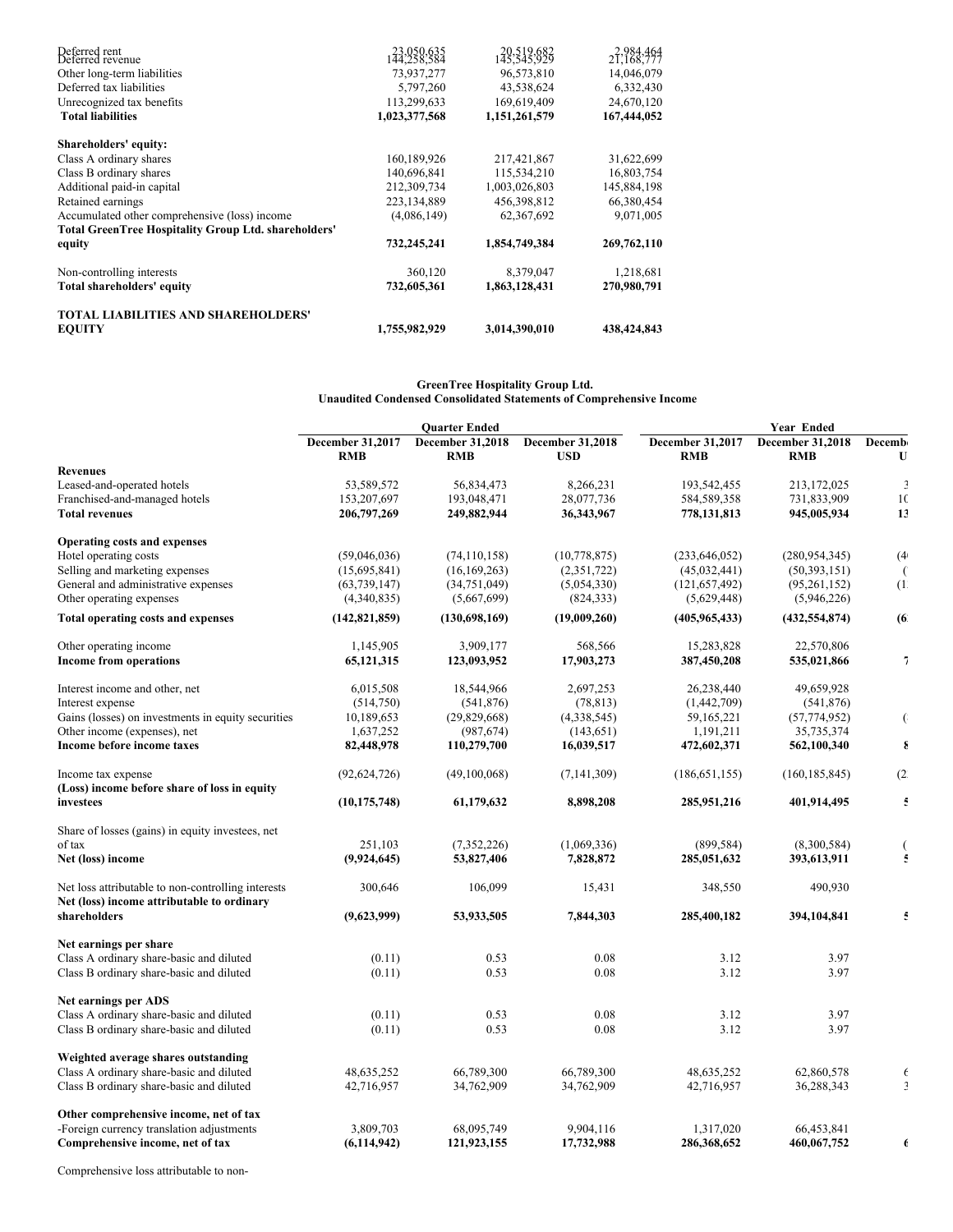| controlling interests come attributable to | 300.646     | 106.099     |            | 348.550     | 490.936     |  |
|--------------------------------------------|-------------|-------------|------------|-------------|-------------|--|
| ordinary shareholders                      | (5.814.296) | 122.029.254 | 17,748,419 | 286,717,202 | 460,558,682 |  |

#### **GreenTree Hospitality Group Ltd. Unaudited Condensed Consolidated Statements of Cash Flows**

|                                                                                 | <b>Quarter Ended</b>           |                                |                                       | Year Ended                     |                                       |              |
|---------------------------------------------------------------------------------|--------------------------------|--------------------------------|---------------------------------------|--------------------------------|---------------------------------------|--------------|
|                                                                                 | December 31,2017<br><b>RMB</b> | December 31,2018<br><b>RMB</b> | <b>December 31,2018</b><br><b>USD</b> | December 31,2017<br><b>RMB</b> | <b>December 31,2018</b><br><b>RMB</b> | Decembe<br>U |
| <b>Operation activities:</b><br>Net (loss) income                               | (9,924,645)                    | 53,827,406                     | 7,828,872                             | 285,051,632                    | 393,613,911                           | 5            |
| <b>Adjustments to reconcile net income</b><br>to net cash provided by operating |                                |                                |                                       |                                |                                       |              |
| activities:                                                                     |                                |                                |                                       |                                |                                       |              |
| Depreciation and amortization                                                   | 6,016,340                      | 8,144,953                      | 1,184,634                             | 24,956,433                     | 25,549,965                            |              |
| Share of (gain) loss in equity method<br>investments                            |                                |                                |                                       |                                |                                       |              |
| Gains from disposal of a long-term                                              | (251, 103)                     | 7,352,226                      | 1,069,337                             | 899,584                        | 8,300,584                             |              |
| investments                                                                     | (1,649,041)                    |                                |                                       | (1,649,041)                    | (36, 723, 048)                        |              |
| Interest income                                                                 | (5,548,429)                    | (518, 655)                     | (75, 435)                             | (14,698,429)                   | (20, 447, 590)                        | €            |
| Interest expenses                                                               | 514,750                        |                                |                                       | 1,442,709                      |                                       |              |
| Bad debt expense                                                                | (1,455,561)                    | 656,201                        | 95,440                                | 483,610                        | 1,978,374                             |              |
| (Gains) losses on investments in equity                                         |                                |                                |                                       |                                |                                       |              |
| securities                                                                      | (10, 189, 653)                 | 29,829,668                     | 4,338,545                             | (59, 165, 221)                 | 57,774,952                            |              |
| (Gains) losses on disposal of property                                          |                                |                                |                                       |                                |                                       |              |
| and equipment                                                                   | 3,741,825                      | (267, 849)                     | (38,957)                              | 3,899,331                      | (267, 849)                            |              |
| Foreign exchange loss (gain)                                                    | 3,667,123                      | 4,605,147                      | 669,791                               | 2,784,857                      | (913, 782)                            |              |
| Share-based compensation                                                        | 38,048,000                     | 8,540,392                      | 1,242,148                             | 38,048,000                     | 16,108,950                            |              |
| Income tax expenses related to dividend                                         |                                |                                |                                       |                                |                                       |              |
| distribution outside PRC                                                        | 67,675,809                     | 23,345,894                     | 3,395,519                             | 67,675,809                     | 23,345,894                            |              |
| Impairment of long-lived assets                                                 |                                | 5,008,677                      | 728,482                               |                                | 5,008,677                             |              |
| Changes in operating assets and<br>liabilities:                                 |                                |                                |                                       |                                |                                       |              |
| Restricted cash                                                                 |                                |                                |                                       | 7,200,000                      |                                       |              |
| Accounts receivable                                                             | 1.722.327                      | 61,532                         | 8,949                                 | (17, 931, 396)                 | (12,368,310)                          |              |
| Prepaid rent                                                                    | (1,167,090)                    | (336,797)                      | (48,985)                              | 8,548,750                      | (185, 941)                            |              |
| Inventories                                                                     | (408,760)                      | (605, 810)                     | (88, 111)                             | (510,999)                      | 621,293                               |              |
| Amounts due from related parties                                                | 6,457,182                      | 23,399                         | 3,403                                 | 13,816,640                     | 1,694,216                             |              |
| Other current assets                                                            | (2,105,589)                    | 13,126,250                     | 1,909,135                             | (5,892,325)                    | (13, 933, 400)                        | C            |
| Other assets                                                                    |                                | (1,964,823)                    | (285,772)                             | 1,728,263                      | (1,964,823)                           |              |
| Accounts payable                                                                | (3,636,650)                    | 913,846                        | 132,913                               | (407, 953)                     | 1,183,032                             |              |
| Amounts due to related parties                                                  | (2,506,684)                    | (816,797)                      | (118,798)                             | 290,093                        | (187, 440)                            |              |
| Salary and welfare payable                                                      | 5,277,943                      | 2,827,062                      | 411,179                               | 7,507,074                      | (2,203,639)                           |              |
| Deferred revenue                                                                | 14,205,528                     | (7,186,485)                    | (1,045,231)                           | 52,004,162                     | 45,575,254                            |              |
| Advance from customers<br>Accrued expenses and other current                    | (22,166,166)                   | 67,464                         | 9,812                                 | (2,116,543)                    | 2,707,962                             |              |
| liabilities                                                                     | 13,237,799                     | (1,712,846)                    | (249, 123)                            | 44,287,986                     | (4,468,873)                           |              |
| Income tax payable<br>Unrecognized tax benefits                                 | 22,572,754                     | 9,223,838                      | 1,341,552                             | 20,753,618                     | 4,328,055                             |              |
|                                                                                 | 7,808,244                      | 11,905,554                     | 1,731,591                             | 9,610,768                      | 56,319,776                            |              |
| Deferred rent<br>Other long-term liabilities                                    | 3,313,564<br>7,409,727         | (5,860,659)<br>4,777,553       | (852, 397)<br>694,866                 | (15,846,523)<br>10,672,479     | (1,025,731)<br>22,636,533             |              |
| Deferred taxes                                                                  | (11,369,114)                   | (12, 322, 771)                 | (1,792,273)                           | (6,777,448)                    | (17, 107, 359)                        | C            |
| Net cash provided by operating                                                  |                                |                                |                                       |                                |                                       |              |
| activities                                                                      | 129,290,430                    | 152,643,570                    | 22,201,086                            | 476,665,920                    | 554,949,643                           | 8            |
| <b>Investing activities:</b>                                                    |                                |                                |                                       |                                |                                       |              |
| Purchases of property and equipment                                             | (3,564,666)                    | (23,915,352)                   | (3,478,346)                           | (16, 552, 148)                 | (138, 471, 216)                       | (2)          |
| Purchases of intangible assets<br>Proceeds from disposal of property and        |                                | (246, 468)                     | (35, 847)                             | (15,386)                       | (3,491,958)                           |              |
| equipment                                                                       | 778,696                        | 126,301                        | 18,370                                | 2,678,696                      | 126,301                               |              |
| Acquisitions, net of cash received                                              |                                |                                |                                       |                                | (13,302,894)                          |              |
| Proceeds from disposal of a long-term                                           |                                |                                |                                       |                                |                                       |              |
| investments                                                                     |                                |                                |                                       |                                | 89,182,803                            | 1            |
| Advances for acquisitions of equity                                             |                                |                                |                                       |                                |                                       |              |
| investees                                                                       |                                | (12, 121, 700)                 | (1,763,028)                           |                                | (18, 121, 700)                        | C            |
| Purchases of short-term investments                                             | (781, 850, 000)                | (25,100,964)                   | (3,650,784)                           | (781, 850, 000)                | (772, 540, 145)                       | (11)         |
| Proceeds from short-term investments                                            |                                | 241,270,939                    | 35,091,403                            |                                | 889,325,672                           | 12           |
| Increase in long-term investments                                               |                                |                                |                                       | (100, 701, 474)                |                                       |              |
| Purchases of investments in equity                                              |                                |                                |                                       |                                |                                       |              |
| securities                                                                      |                                | (83, 421, 433)                 | (12, 133, 144)                        | (39, 972, 398)                 | (88, 258, 150)                        | (1)          |
| Proceeds from disposal of investments                                           |                                |                                |                                       |                                |                                       |              |
| in equity securities                                                            | 26,122,308                     | 5,656,574                      | 822,715                               | 64,874,851                     | 30,544,376                            |              |
| Increase of long-term time deposits                                             |                                | (60,000,000)                   | (8,726,638)                           |                                | (60,000,000)                          | €            |
| Repayment from a related party                                                  | 8,671,250                      |                                |                                       | 8,671,250                      |                                       |              |
| Loan to related parties                                                         | (2,500,000)                    |                                |                                       | (3,500,000)                    | (4,300,000)                           |              |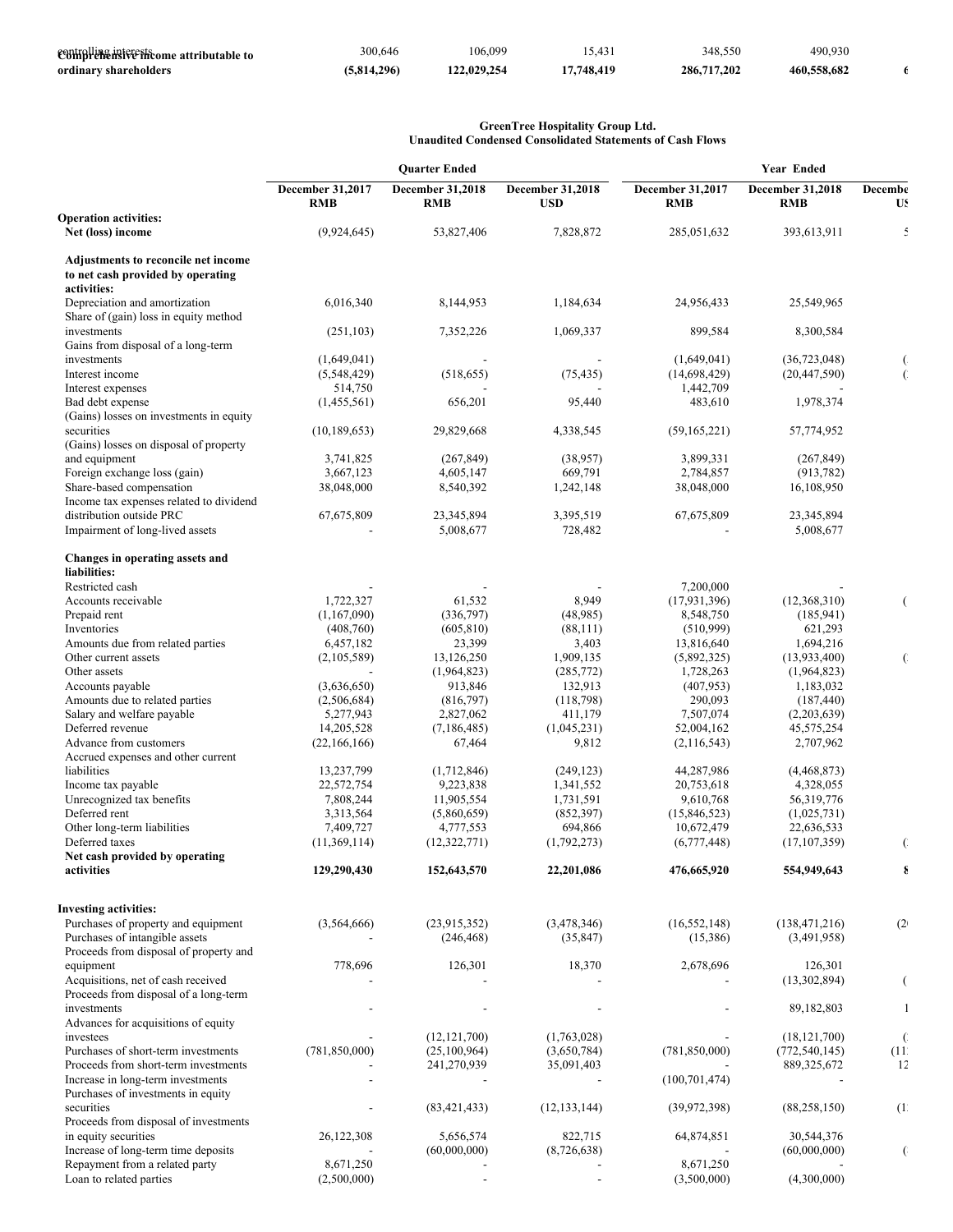| Repayment of loan from a related party<br>Loan to third parties | 128,110,474     |               |             | 128,110,474     | (166, 819, 164) | $(2 - )$ |
|-----------------------------------------------------------------|-----------------|---------------|-------------|-----------------|-----------------|----------|
| Repayment of loan from third parties                            |                 | 118,380,000   | 17,217,657  |                 | 118,380,000     |          |
| Loan to franchisees                                             |                 | (8,100,000)   | (1,178,096) | (6,600,000)     | (54,060,267)    |          |
| Repayment from a franchisee                                     |                 | 930,000       | 135,263     |                 | 10,050,000      |          |
| Net cash (used in) provided by                                  |                 |               |             |                 |                 |          |
| investing activities                                            | (624, 231, 938) | 153,457,897   | 22,319,525  | (744, 856, 135) | (181, 756, 342) | (2)      |
| <b>Financing activities:</b>                                    |                 |               |             |                 |                 |          |
| Distribution to the shareholders                                | (569, 391, 541) |               |             | (579, 042, 699) | (200, 532, 021) | (2)      |
| Income tax paid related to the above                            |                 |               |             |                 |                 |          |
| distribution                                                    | (64,675,809)    |               |             | (64, 675, 809)  | (3,000,000)     |          |
| Proceeds from short-term borrowings                             |                 | 60,000,000    | 8,726,638   | 60,000,000      | 60,000,000      |          |
| Repayment of short-term borrowings                              | (61, 442, 709)  |               |             | (61, 442, 709)  |                 |          |
| Changes in restricted cash                                      | 1,001,850,000   | (300,000)     | (43, 633)   | 180,000,000     | (300,000)       |          |
| Proceeds from initial public offering                           |                 |               |             |                 | 837,505,007     | 12       |
| Payment for initial public offering costs                       |                 | (1,437,170)   | (209, 028)  |                 | (30,827,578)    |          |
| Net cash provided by (used in)                                  |                 |               |             |                 |                 |          |
| financing activities                                            | 306,339,941     | 58,262,830    | 8,473,977   | (465, 161, 217) | 662,845,408     | 9        |
| Effect of exchange rate changes on cash                         |                 |               |             |                 |                 |          |
| and cash equivalents                                            | 142,577         | 60,504,482    | 8,800,013   | (1,467,838)     | 66,023,411      |          |
| Net (decrease) increase in cash and                             |                 |               |             |                 |                 |          |
| cash equivalents                                                | (188, 458, 990) | 424,868,779   | 61,794,601  | (734, 819, 270) | 1,102,062,120   | 16       |
| Cash and cash equivalents at the<br>beginning of the period     | 350,422,655     | 839,157,006   | 122,050,324 | 896,782,935     | 161,963,665     | 2        |
| Cash and cash equivalents at the end                            |                 |               |             |                 |                 |          |
| of the period                                                   | 161,963,665     | 1,264,025,785 | 183,844,925 | 161,963,665     | 1,264,025,785   | 18       |

#### **GreenTree Hospitality Group Ltd.**

**Unaudited Reconciliation of GAAP and Non-GAAP Results**

|                                                          | <b>Ouarter Ended</b>                  |                                       |                                       | Year Ended                            |                                       |                                       |  |
|----------------------------------------------------------|---------------------------------------|---------------------------------------|---------------------------------------|---------------------------------------|---------------------------------------|---------------------------------------|--|
|                                                          | <b>December 31,2017</b><br><b>RMB</b> | <b>December 31,2018</b><br><b>RMB</b> | <b>December 31,2018</b><br><b>USD</b> | <b>December 31,2017</b><br><b>RMB</b> | <b>December 31,2018</b><br><b>RMB</b> | <b>December 31,2018</b><br><b>USD</b> |  |
| Net (loss) income                                        | (9,924,645)                           | 53,827,406                            | 7,828,872                             | 285,051,632                           | 393,613,911                           | 57,248,769                            |  |
| Deduct:                                                  |                                       |                                       |                                       |                                       |                                       |                                       |  |
| Other operating income<br>Gains on investments in equity | 1,145,905                             | 3,909,177                             | 568,566                               | 15,283,828                            | 22,570,806                            | 3,282,787                             |  |
| securities<br>Share of gain in equity                    | 10,189,653                            |                                       |                                       | 59,165,221                            |                                       |                                       |  |
| investees, net of tax                                    | 251,103                               |                                       |                                       |                                       |                                       |                                       |  |
| Other income, net                                        | 1,637,252                             |                                       |                                       | 1,191,211                             | 35,735,374                            | 5,197,495                             |  |
| Add:                                                     |                                       |                                       |                                       |                                       |                                       |                                       |  |
| Other operating expenses                                 | 4,340,835                             | 5,667,699                             | 824,333                               | 5,629,448                             | 5,946,226                             | 864,843                               |  |
| Income tax expense                                       | 92,624,726                            | 49,100,068                            | 7,141,309                             | 186,651,155                           | 160, 185, 845                         | 23,298,065                            |  |
| Share of loss in equity                                  |                                       |                                       |                                       |                                       |                                       |                                       |  |
| investees, net of tax                                    |                                       | 7,352,226                             | 1,069,336                             | 899,584                               | 8,300,584                             | 1,207,270                             |  |
| Interest expense                                         | 514,750                               | 541,876                               | 78,813                                | 1,442,709                             | 541,876                               | 78,813                                |  |
| Share-based compensation                                 | 38,048,000                            | 8,540,392                             | 1,242,148                             | 38,048,000                            | 16,108,950                            | 2,342,949                             |  |
| Depreciation and amortization                            | 6,016,340                             | 8,144,953                             | 1,184,634                             | 24,956,433                            | 25,549,965                            | 3,716,088                             |  |
| Losses on investments in equity                          |                                       |                                       |                                       |                                       |                                       |                                       |  |
| securities                                               |                                       | 29,829,668                            | 4,338,545                             |                                       | 57,774,952                            | 8,403,018                             |  |
| Other expense, net                                       |                                       | 987,674                               | 143,651                               |                                       |                                       |                                       |  |
| <b>Adjusted EBITDA (Non-GAAP)</b>                        | 118,396,093                           | 160,082,785                           | 23,283,075                            | 467,038,701                           | 609,716,129                           | 88,679,533                            |  |

|                                       | Ouarter Ended                                         |                                                     |                                             | Year Ended                                           |                                                      |                                          |  |
|---------------------------------------|-------------------------------------------------------|-----------------------------------------------------|---------------------------------------------|------------------------------------------------------|------------------------------------------------------|------------------------------------------|--|
| Net (loss) income                     | <b>December 31.2017</b><br><b>RMB</b><br>(9.924, 645) | <b>December 31.2018</b><br><b>RMB</b><br>53,827,406 | <b>December 31.2018</b><br>USD<br>7,828,872 | <b>December 31.2017</b><br><b>RMB</b><br>285,051,632 | <b>December 31.2018</b><br><b>RMB</b><br>393,613,911 | December 31.20<br><b>USD</b><br>57,248,7 |  |
| Deduct:                               |                                                       |                                                     |                                             |                                                      |                                                      |                                          |  |
| Government subsidies (net of 25% tax) | $\overline{\phantom{0}}$                              |                                                     | -                                           | 7,665,746                                            | 11,362,580                                           | 1,652,6                                  |  |
| Gains on investments in equity        |                                                       |                                                     |                                             |                                                      |                                                      |                                          |  |
| securities (net of 25% tax)           | 7.642.240                                             | -                                                   | -                                           | 44,373,916                                           |                                                      |                                          |  |
| Other income (net of 25% tax)         | 1,227,939                                             | -                                                   |                                             | 893,408                                              | 26,801,531                                           | 3,898,1                                  |  |
| Add:                                  |                                                       |                                                     |                                             |                                                      |                                                      |                                          |  |
| Share-based compensation              | 38,048,000                                            | 8,540,392                                           | 1,242,148                                   | 38,048,000                                           | 16,108,950                                           | 2,342,9                                  |  |
| Losses on investments in equity       |                                                       |                                                     |                                             |                                                      |                                                      |                                          |  |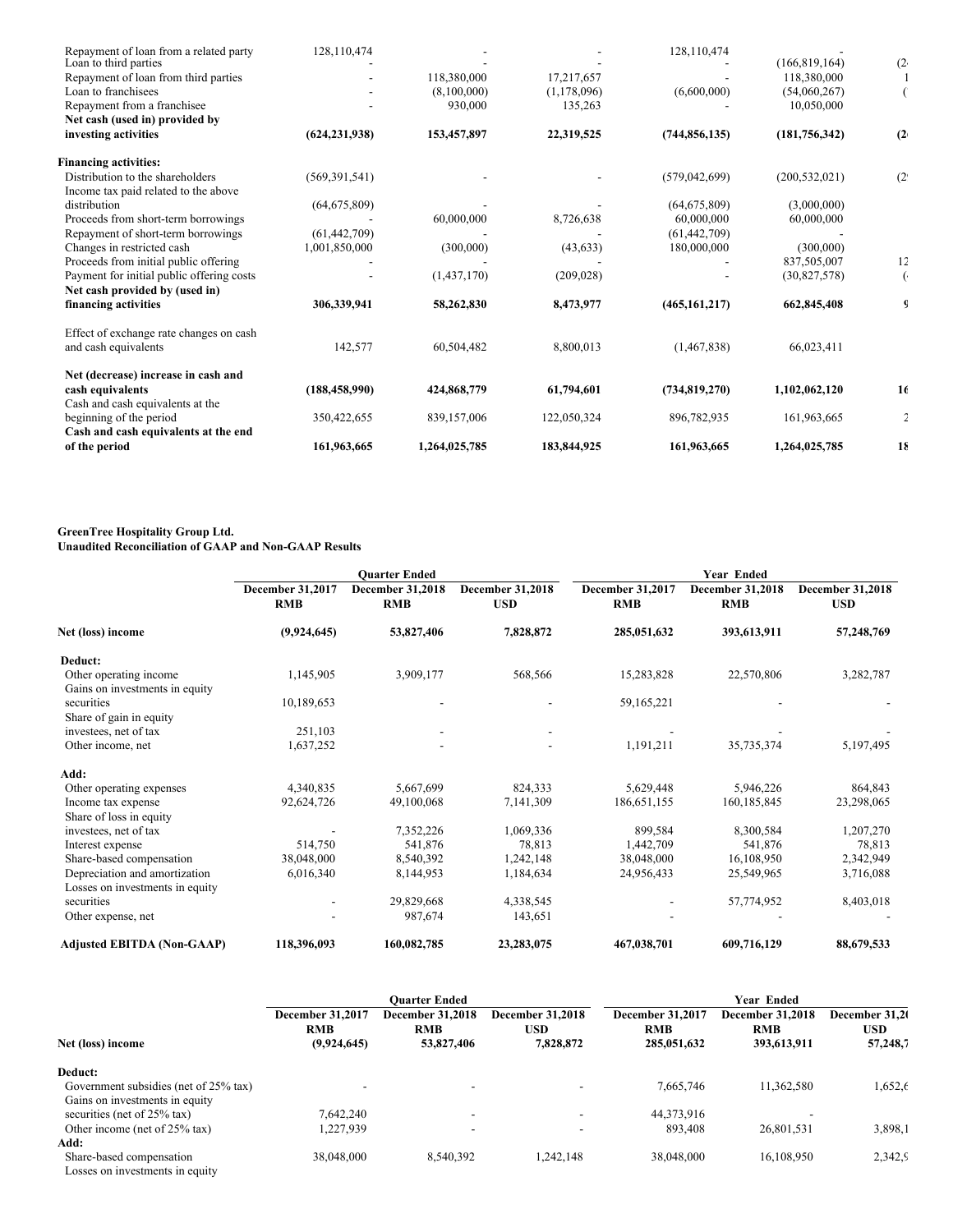| securities (net of $25\%$ tax)<br>Other expense (net of $25\%$ tax)<br>Income tax expenses related to dividend | -<br>$\overline{\phantom{0}}$ | 22,372,251  | 3,253,909  | -<br>-      | 43.331.214  | 6,302,2  |
|----------------------------------------------------------------------------------------------------------------|-------------------------------|-------------|------------|-------------|-------------|----------|
| distribution outside PRC                                                                                       | 67,675,809                    | 23.345.894  | 3.395.519  | 67,675,809  | 23,345,894  | 3,395,5  |
| Losses from joint venture closure                                                                              | $\overline{\phantom{0}}$      | 7.098.197   | 1,032,391  |             | 7.098.197   | 1,032,3  |
| Core net income (Non-GAAP)                                                                                     | 86,928,985                    | 115,924,896 | 16.860.577 | 337,842,371 | 445,334,055 | 64,771,1 |
| Core net income per ADS (Non-GAAP)                                                                             |                               |             |            |             |             |          |
| Class A ordinary share-basic and diluted                                                                       | 0.95                          | 1.14        | 0.17       | 3.70        | 4.49        |          |
| Class B ordinary share-basic and diluted                                                                       | 0.95                          | 1.14        | 0.17       | 3.70        | 4.49        |          |

## **Operational Data**

|                                | As of December 31,2017 | As of December 31,2018 |
|--------------------------------|------------------------|------------------------|
| Total hotels in operation:     | 2,289                  | 2,757                  |
| Leased and owned hotels        | 26                     | 29                     |
| Franchised hotels              | 2,263                  | 2,728                  |
| Total hotel rooms in operation | 190,807                | 221,529                |
| Leased and owned hotels        | 3,302                  | 3,734                  |
| Franchised hotels              | 187,505                | 217,795                |
| <b>Number of cities</b>        | 263                    | 290                    |

|                                  | <b>Quarter Ended</b>   |                        |  |  |  |
|----------------------------------|------------------------|------------------------|--|--|--|
|                                  | As of December 31,2017 | As of December 31.2018 |  |  |  |
| Occupancy rate (as a percentage) |                        |                        |  |  |  |
| Leased-and-owned hotels          | 70.2%                  | 64.5%                  |  |  |  |
| Franchised hotels                | 81.6%                  | 80.7%                  |  |  |  |
| <b>Blended</b>                   | 81.4%                  | 80.4%                  |  |  |  |
| Average daily rate (in RMB)      |                        |                        |  |  |  |
| Leased-and-owned hotels          | 193                    | 212                    |  |  |  |
| Franchised hotels                | 158                    | 163                    |  |  |  |
| <b>Blended</b>                   | 158                    | 164                    |  |  |  |
| <b>RevPAR</b> (in RMB)           |                        |                        |  |  |  |
| Leased-and-owned hotels          | 135                    | 137                    |  |  |  |
| Franchised hotels                | 129                    | 132                    |  |  |  |
| Blended                          | 129                    | 132                    |  |  |  |

|                                  | <b>Year Ended</b>                                |       |  |  |  |
|----------------------------------|--------------------------------------------------|-------|--|--|--|
|                                  | As of December 31,2017<br>As of December 31,2018 |       |  |  |  |
| Occupancy rate (as a percentage) |                                                  |       |  |  |  |
| Leased-and-owned hotels          | 70.3%                                            | 68.0% |  |  |  |
| Franchised hotels                | 82.9%                                            | 82.3% |  |  |  |
| <b>Blended</b>                   | 82.6%                                            | 82.1% |  |  |  |
| Average daily rate (in RMB)      |                                                  |       |  |  |  |
| Leased-and-owned hotels          | 186                                              | 205   |  |  |  |
| Franchised hotels                | 156                                              | 163   |  |  |  |
| <b>Blended</b>                   | 157                                              | 164   |  |  |  |
| <b>RevPAR</b> (in RMB)           |                                                  |       |  |  |  |
| Leased-and-owned hotels          | 131                                              | 139   |  |  |  |
| Franchised hotels                | 129                                              | 134   |  |  |  |
| Blended                          | 130                                              | 135   |  |  |  |

|                                    |                                                  | <b>Number of Hotels in Operation</b> |         | <b>Number of Hotel Rooms in Operation</b>       |
|------------------------------------|--------------------------------------------------|--------------------------------------|---------|-------------------------------------------------|
|                                    | As of December 31.2018<br>As of December 31,2017 |                                      |         | As of December 31,2017   As of December 31,2018 |
| <b>Economy hotels</b>              | 257                                              | 465                                  | 14.060  | 23,656                                          |
| Vatica                             | 104                                              | 117                                  | 7,704   | 8,674                                           |
| Shell                              | 153                                              | 348                                  | 6,356   | 14,982                                          |
| Mid-scale                          | 1.982                                            | 2,184                                | 171,041 | 186,513                                         |
| GreenTree Inn                      | 1,733                                            | 1,881                                | 151,154 | 162,844                                         |
| <b>GT</b> Alliance                 | 249                                              | 302                                  | 19,887  | 23,607                                          |
| Wumian Hotel                       |                                                  |                                      |         | 62                                              |
| <b>Business to Mid-to-up-scale</b> | 50                                               | 108                                  | 5,706   | 11,360                                          |
| GreenTree Eastern                  | 50                                               | 87                                   | 5,706   | 9,487                                           |
| GMe                                |                                                  |                                      |         | 841                                             |
| Geya                               |                                                  |                                      |         | 63                                              |
| VX                                 |                                                  | 11                                   |         | 969                                             |
| Total                              | 2.289                                            | 2,757                                | 190.807 | 221.529                                         |

**For more information, please contact:**

## **GreenTree**

Ms. Selina Yang Phone: +86-21-3617-4886 ext. 7999